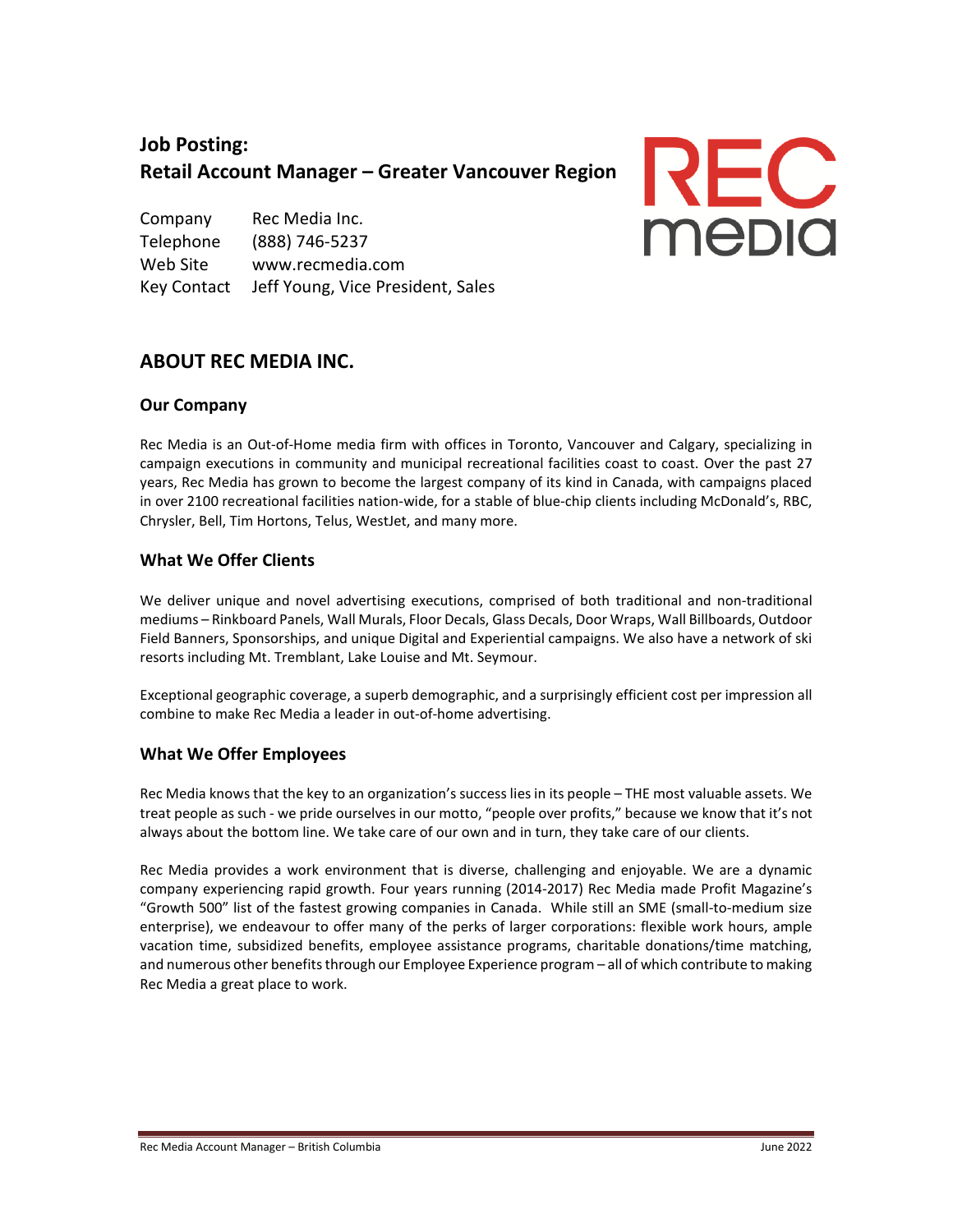| <b>Position Title</b> | Retail Account Manager - Greater Vancouver Region |
|-----------------------|---------------------------------------------------|
| Location              | Remote (Vancouver, BC area based)                 |
| Department            | <b>Sales</b>                                      |
| <b>Start Date</b>     | August 2022                                       |
| <b>Key Contact</b>    | Jeff Young, Vice President, Sales                 |

#### **Overview**

Rec Media is looking for an experienced sales account manager to grow our robust network of local, retail clients. You will secure advertising revenue from local retail businesses interested in reaching and connecting with hundreds of thousands of consumers in community and municipal recreational facilities in the Greater Vancouver region. You have an appetite to be an aggressive new business hunter, as well as embody the skill set required to retain and grow the client base you build.

#### **The Role**

This sales role may be a Contract Position or Employee Position depending on the successful applicant. Reporting will be directly to the Rec Media Vice President of Sales.

You will be able to operate with autonomy, creativity, and purpose. You'll be empowered and encouraged to actively propose, design, and develop marketing solutions and services for client objectives.

#### **Primary Responsibilities**

Achieve sales growth and revenue objectives. Specifically:

- Identify local sales prospects within defined territory
- Secure appointments with business owners to deliver sales presentations
- Prepare and present Rec Media opportunity
- Establish long term relationships with local business to ensure repeat sales
- Create media contracts, collect payment information and complete sales activity reports

#### **Candidate Key Attributes**

Your experience and proven success in outbound retail sales environments stems from your:

- Self-motivated ambition and drive to succeed
- Desire to work as a high-commission, independent sales professional
- Superior communication skills and ability to develop strong relationships in the community
- Excellent prospecting skills and ability to communicate effectively

Demonstrated competencies:

- Experienced sales professional with minimum 2 years outbound sales experience
	- o Advertising sales experience a definite asset, but outbound sales experience in other industries may be considered
- Entrepreneurially focused and goal-oriented
- Proven prospecting success through identification and initial engagement of targets
- Strong prioritization and multi-tasking abilities, with the ability to meet deadlines
- Working knowledge of Microsoft Windows and Microsoft Office Suite
- Refined written, oral presentation, and negotiation skills
- Expert relationship building skills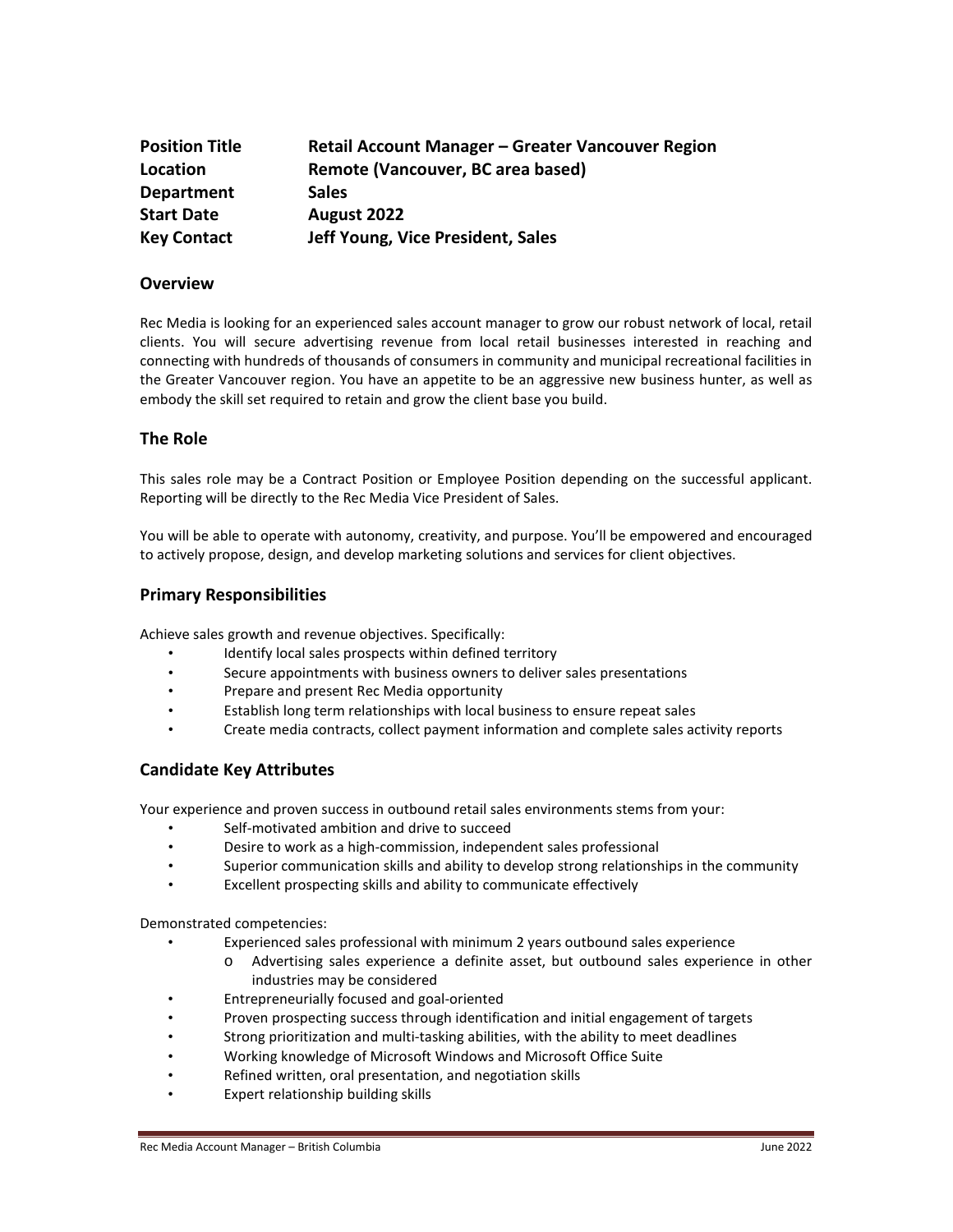#### **Expectations**

- Generate sales revenue from local retail clients
- Identify and present Rec Media opportunity to new and renewing clients
- Be passionate about the Rec Media brand/business
- Understand the challenges and competitive marketplace in the community
- Provide superior service, exceed client expectations and continue to drive business within the defined market covered by the recreational facilities.

#### **Remuneration**

• Commission-based contract position or base plus commission for employee position

#### **WHY JOIN REC MEDIA**

Dynamic: Nimble and creative in its response to providing innovative marketing solutions Growing: Consistently growing market share, client base, recreational partners, and campaign capabilities Successful: Largest company of its type in Canada Ownership: Privately owned with a team-oriented approach

#### **HOW TO APPLY**

Please apply with resume and cover letter, by June 30<sup>th</sup>, 2022 to **[hr@recmedia.com.](mailto:hr@recmedia.com)** 

We appreciate all applications; however only suitable candidates will be contacted.